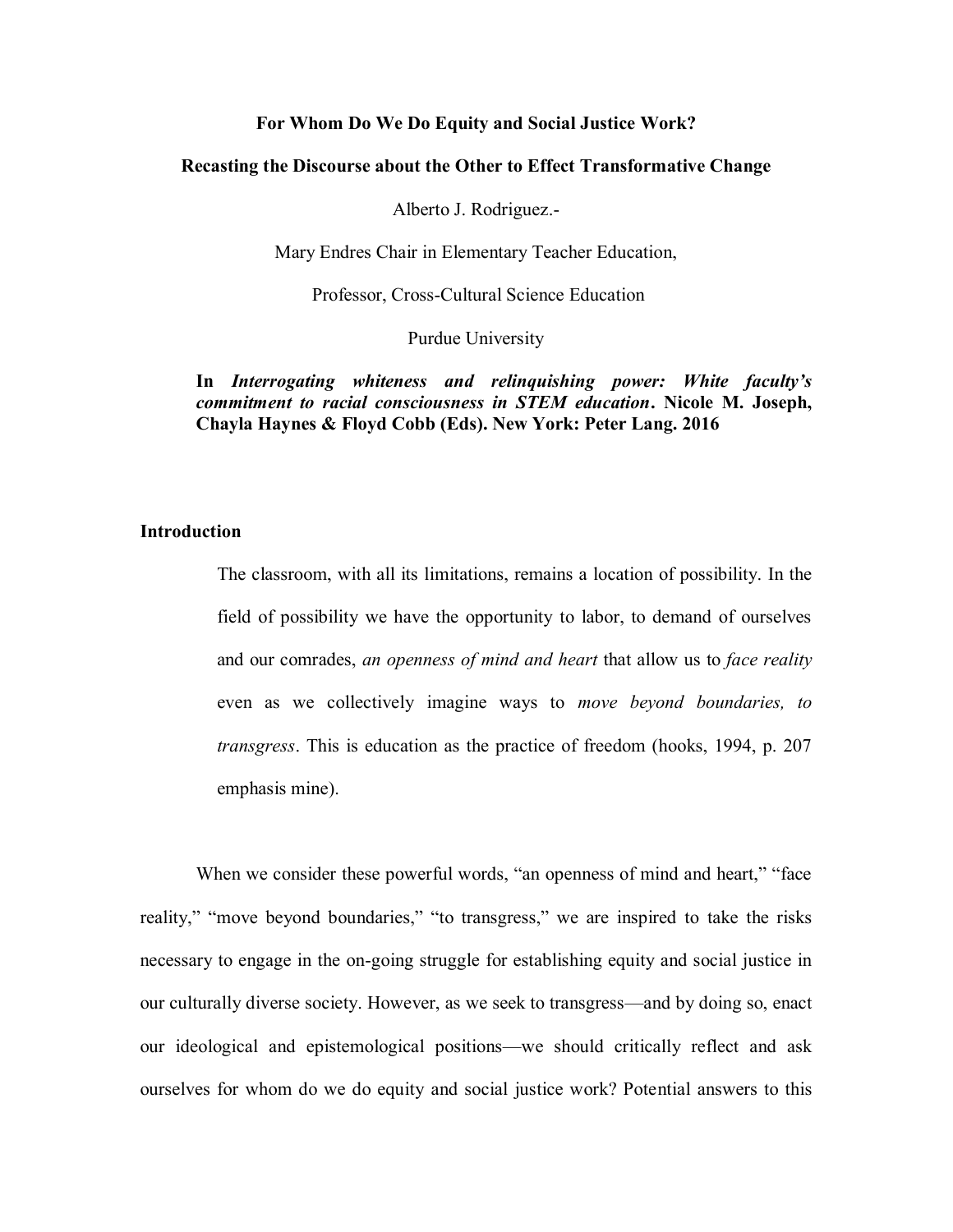question might be more problematic than we think; especially, when our good intentions might blind us and work against our noble efforts to establish a more just and inclusive society.

By recasting the predominant discourse on how *working for* the Other is often perceived, I offer in this chapter an alternative response to the core question, "for whom do we do equity and social justice work?" Given the unique theme and format of this book, we have an excellent opportunity to engage critically with each other (as readers, authors and respondents to chapter authors). In my case, since I already know Professor Lisa Martin-Hansen—the author to whose chapter I am responding--and since I have a great deal of respect for her work, I am in a particularly fortunate position to use examples from her chapter to illustrate the need for all of us (including myself) to more critically reflect on the need to recast dominant discourses on the Other.

Thus, I seek to transgress, to provoke and instigate complicated conversations in which all of us are implicated by our (in)actions and by our unchecked good intentions. I start the chapter by briefly defining--without attempting to essentialize--what some core terms mean to me at this time and moment in my personal history. I am in agreement with North (2008) that the term "social justice" has become the new catchphrase in educational research. This term, as well as the constructs equity and diversity, continue to be readily used without authors making explicit their conceptualization of these terms in their specific ideological, epistemological, and sociocultural working contexts. Therefore, it is essential that we seek to (re)define the core concepts that presently guide our work. This brief introduction to key terms is followed by a discussion of three approaches for recasting the discourse on working for the Other. I close the chapter with some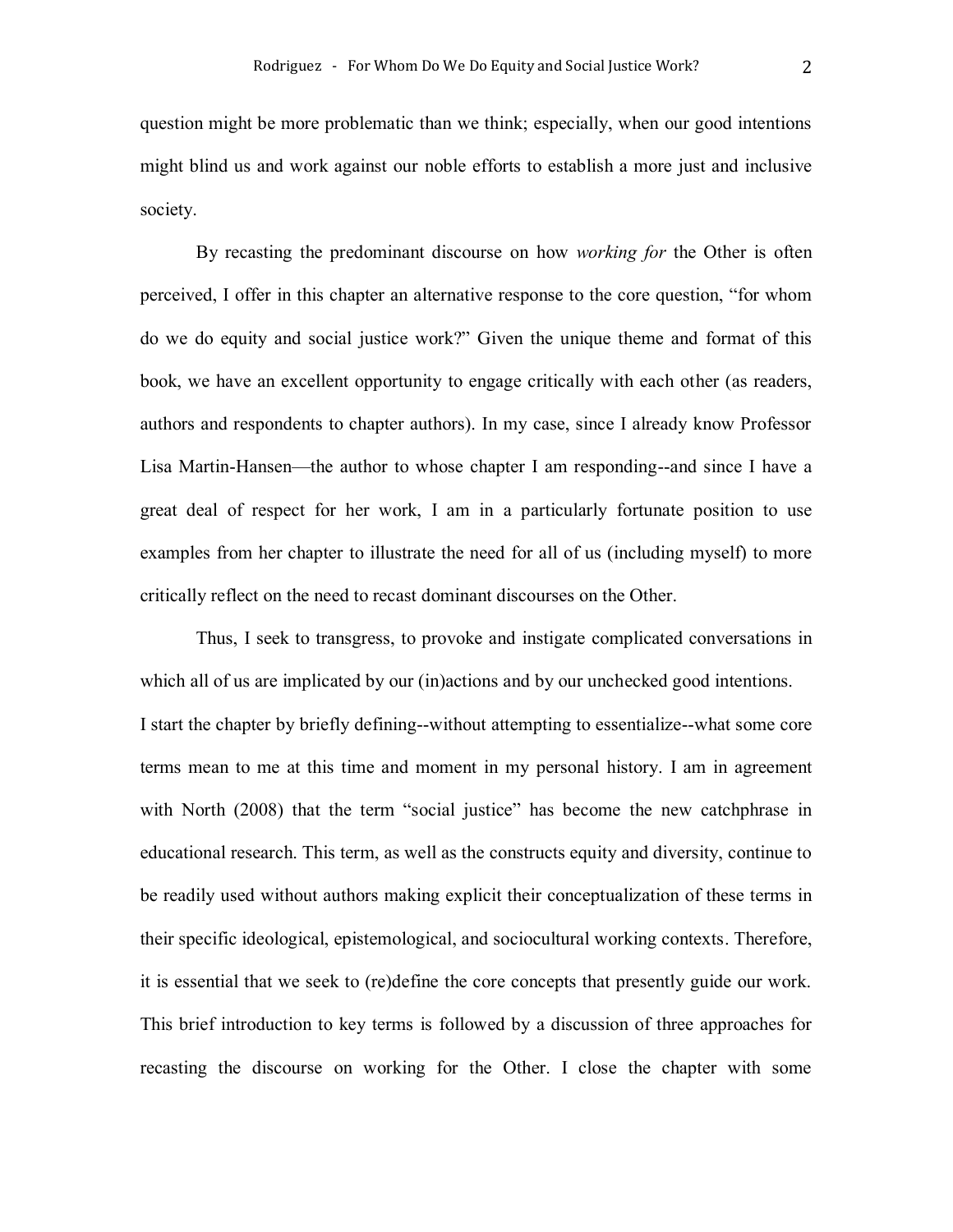recommendations for continuing to enrich our equity work and our personal growth as educators/ researchers, and caring human beings.

### Some Core Definitions

As Latino, science educator, immigrant to the US, second language learner, single father, and Other, and after living in three different countries, the following core definitions are filtered by the multiple (and on-going) changes in my academic, social, and cultural locations throughout my life, but more specifically they are influenced by insights gathered during my 21 years in academe.

*Diversity*: Involves the recognition of the visible and invisible physical and social characteristics that make an individual or group of individuals different from one another, and by doing so, celebrating that difference as a source of strength for the community at large. In my work with pre- and in-service teachers, I often hear that they do not need to address issues of diversity in their classrooms because all or most of their students are members of the predominant culture (meaning they look and sound like them). This superficial association of the term diversity with skin color prevents many from appreciating the rich diversity that may already be present in their working contexts (i.e., gender expression, socioeconomic status, multiple ethnic/cultural associations, bilingual or multilingual expression, special needs/abilities, and so on). Thus, in order to truly understand and value diversity, one must take purposeful steps to explore diversity that goes beyond skin color.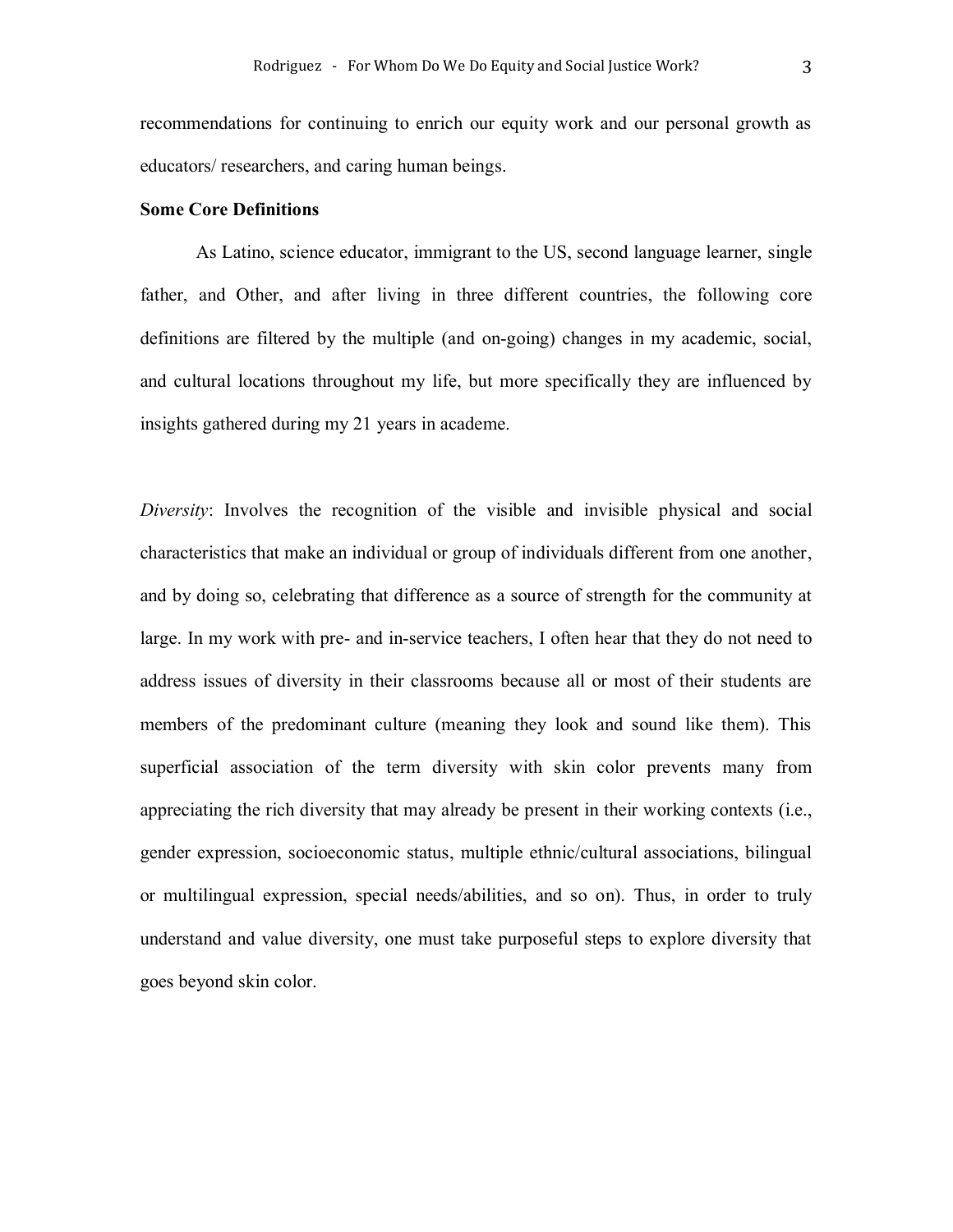*Equity*: Refers to the enactment of specific policies and practices that ensure equitable access and opportunities for success for everyone. It is important to differentiate equity from equality. I often hear from pre- and in-service teachers that they "treat all the students same," so therefore they are fair (or equitable). Others often state that they "love all children;" thus, they "want everyone to do the same work and do well." While, it is essential to have high expectations for everyone and assist students gain access to the discourse of the culture of power (Delpit, 1995), in order to be equitable, we cannot treat everyone the same. To be equitable, we must treat individuals according to their needs and provide multiple opportunities for success

*Social Justice*: This is a complicated term and difficult to describe in a short paragraph. Again, without attempting to essentialize, social justice is defined as the conceptual framework guiding the enactment of specific policies and practices to promote diversity and equity. It is important to note that we might be able to observe the presence of diversity and/or equity in any give context without the presence of social justice, but it is not possible to have social justice without the presence of diversity and equity. In other words, while diversity and/or equity may be enacted, for example, as a result of a mandated policy or expectation in a given school district or working context, it is the deep understanding and presence of mind that enables an individual to internalize social justice as everyday practice—as something we must do because it is the right ideological and epistemological thing to do to enable our community to flourish.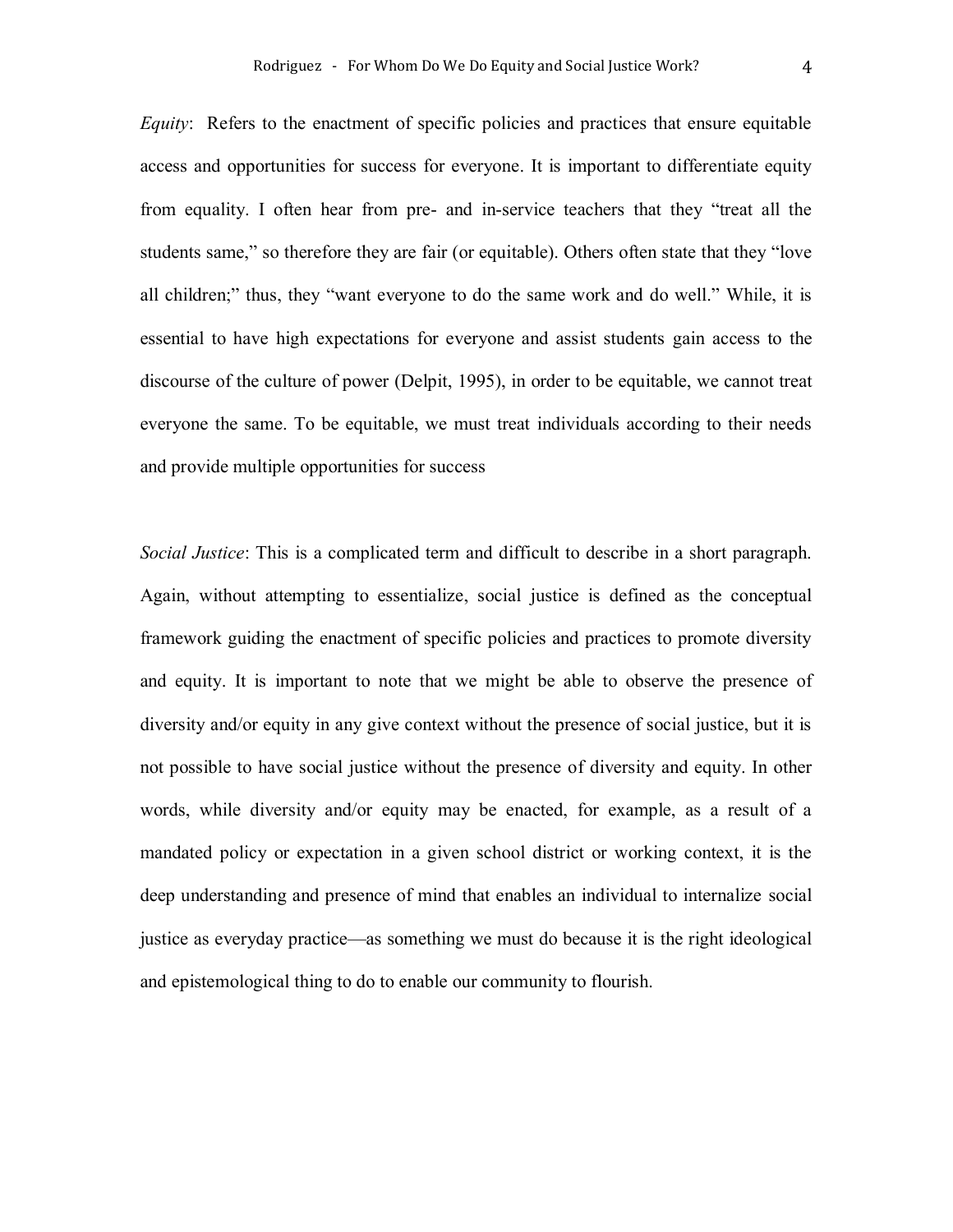*Agency*: There are many definitions of this term. One useful definition is offered by Basu (2008) "as purposefully considering and enacting both small- and large-scale change in personal and community domains, based on one's beliefs and goals" (p. 884).

*Other*: Any individual who is not a member of the predominant culture of power, and as such automatically subordinated into presumed deficit categories. An important aspect of this concept is how negative pre-conceptions of the Other as deficient prevents individuals from recognizing the agentic practices in which the Other might already be engaged. For example, perceiving a second language learner as lacking English language communication skills, instead of recognizing that the individual already speaks another language, so he or she is not *lacking*, but instead *adding* another set of language skills. Gaining the ability to speak more than one language should never be perceived as a deficit. Similarly, the focus of associating low academic performance of children from single parents' homes or low socioeconomic status with what they lacking at home (their Otherness), instead of focusing on the resources the school is failing to provide (e.g., more flexible times for parent/teacher conferences; access to learning technologies; after school tutoring, etc.). In this chapter, I will be providing arguments in support of recasting our pre-conceptions about what the Other is lacking, so we might reflect instead on what we can (should) do.

*Otherness*: The conscious and/or subconscious racist, heteronormal, sexist, ageist, able, and/or classist messages embedded in our dispositions toward the Other, and/or in our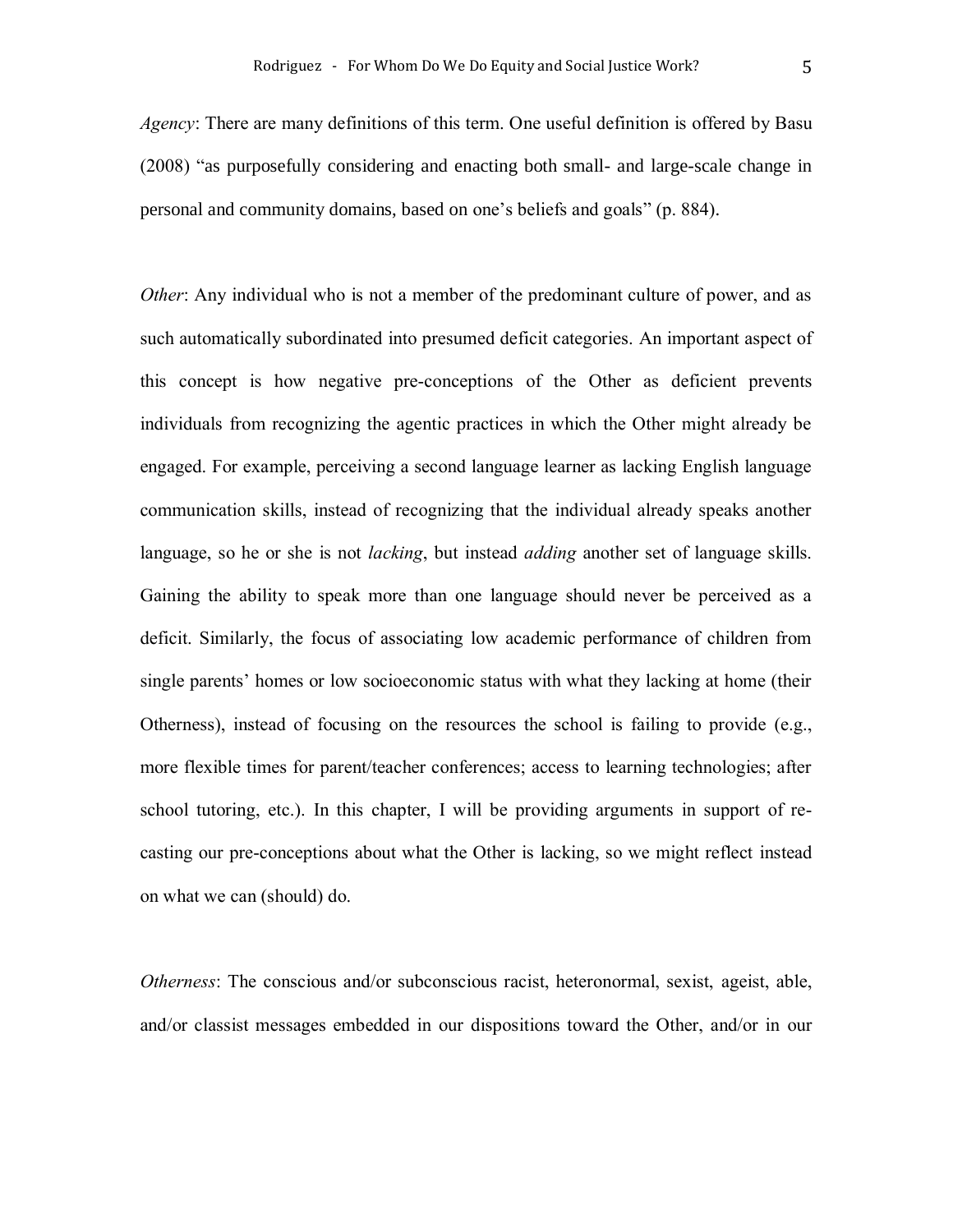descriptions of the various contexts in which we often place the Other and the causes for their Otherness.

## Gazing Inward: Working for Equity and Social Justice for Oneself First

In this section, I describe the first of three approaches I would like to propose for recasting the taken for granted discourse *working for* the Other. While it is challenging to break down these approaches into three different categories due to their close relationship with one another, my goal is to tease out--sometimes-subtle--aspects of the dominant discourse in an effort to encourage critical reflection.

Using Professor Lisa Martin-Hansen's <sup>1</sup> chapter as a springboard, we can appreciate her genuine commitment to working toward equity and social justice with preservice science teachers. In fact, Lisa's journey as a privileged White<sup>2</sup> teacher rings true to me, as I have often heard similar experiences from colleagues and experienced and novice teachers. For example, Lisa explained, "most of the experiences that shaped the way I thought about race and culture happened when I entered academia and moved to an ethnically and racially diverse part of the United States" (p. 15). Lisa goes on to share several stories in which she engaged in equity work as a teacher and more recently as a university professors/teacher educator. While I celebrate her efforts and the efforts of many members of the predominant culture who seek to enhance the opportunities for success of underrepresented individuals in science, my concern is the tendency for privileged academics to engage in heroic self-narratives. For instance, Lisa explains,

 $\overline{a}$ 

<sup>&</sup>lt;sup>1</sup> For simplicity, from now on, I will refer to Professor Martin-Hansen as Lisa.

<sup>&</sup>lt;sup>2</sup> Elsewhere (Rodriguez, 2004), I explained that I refuse to use colonial terms to refer to various ethnic groups. The use of skin color-based terms, such as Black or White, are colonial and as meaningless as the use of the term "race" to refer to human beings' phenotypic differences. I prefer to honor individuals' broader ethnic/cultural group than to draw attention to their skin color. However, I respect whatever ethnic label individuals use to identify themselves.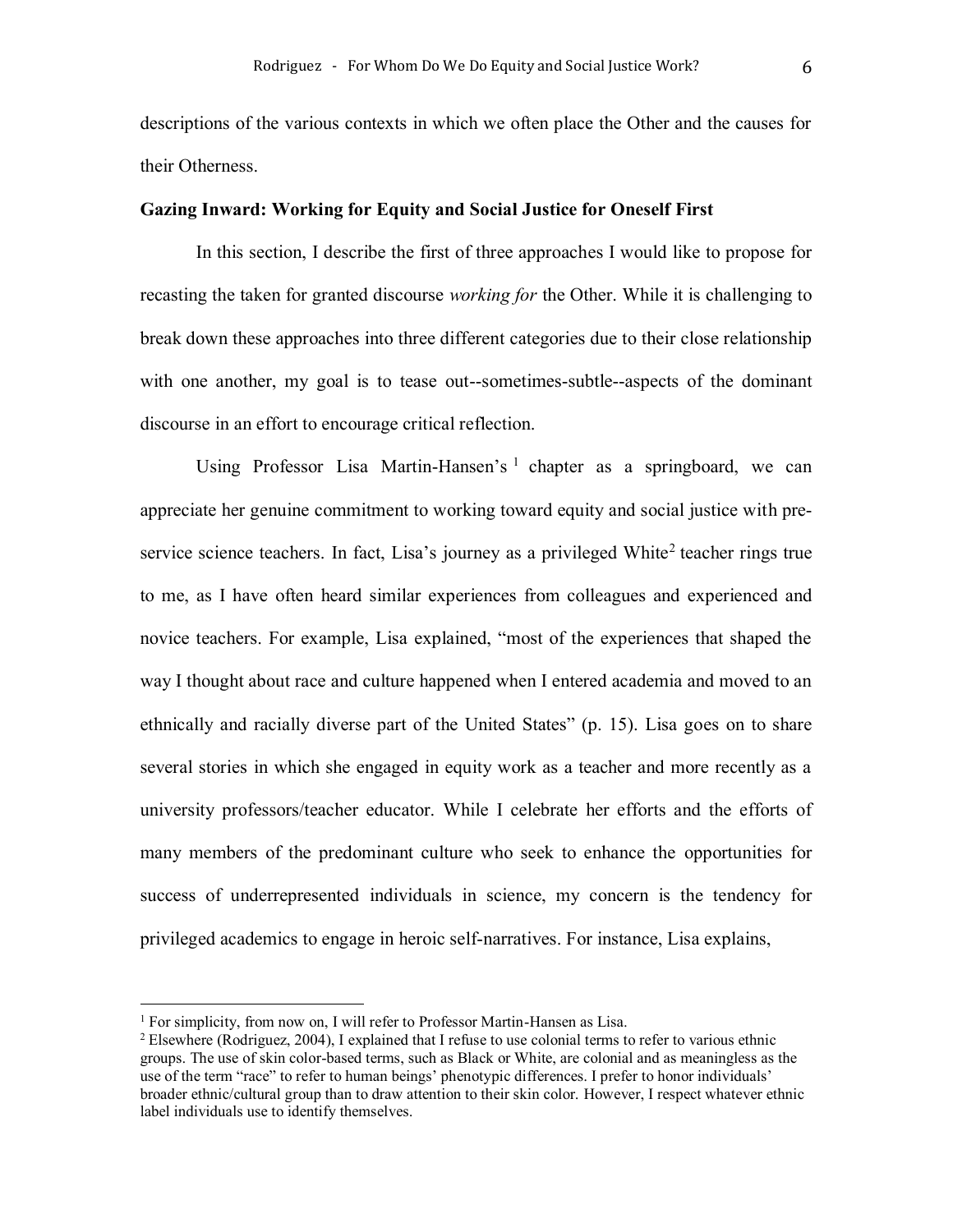my friend [of Indian decent] said that she sometimes felt invisible (and continues to feel so in those situations). What was even more awkward is if the person knew both of us, but proceeded only to speak to me. I made it my business to actively introduce my colleagues (including colleagues of color) to take away this cloak of invisibility. It also allowed me to draw upon my privilege as a native White person to include everyone socially (p. 17).

Although this was a useful strategy to acknowledge the presence of the Other, by focusing on what Lisa did for the *Other's benefit*, there is a risk of creating a false sense of absolute self-awareness that might undermine opportunities for continuing professional development and effective equity work. To avoid this false state, I would recommend that individuals in position of power who are directly enacting some kind intervention strategy as the one described above should acknowledge that they are taking action for themselves first. That is, taking actions that are congruent with one's ideological and epistemological stances and that are congruent with the kind of social dynamics we wish to establish in our working contexts. In addition, individuals in position of power should always be vigilant and acknowledge that they can never reach an absolute state of self-awareness and consciousness that will prevent them from ever taking an oppressive role. Elizabeth Ellsworth (1989) brings attention to this issue in her extensive critique of critical pedagogy, "my understanding and experience of racism will be always be constrained by my white skin and middle-class privilege. Indeed, it is impossible for anyone to be free from those oppressive formations at this historical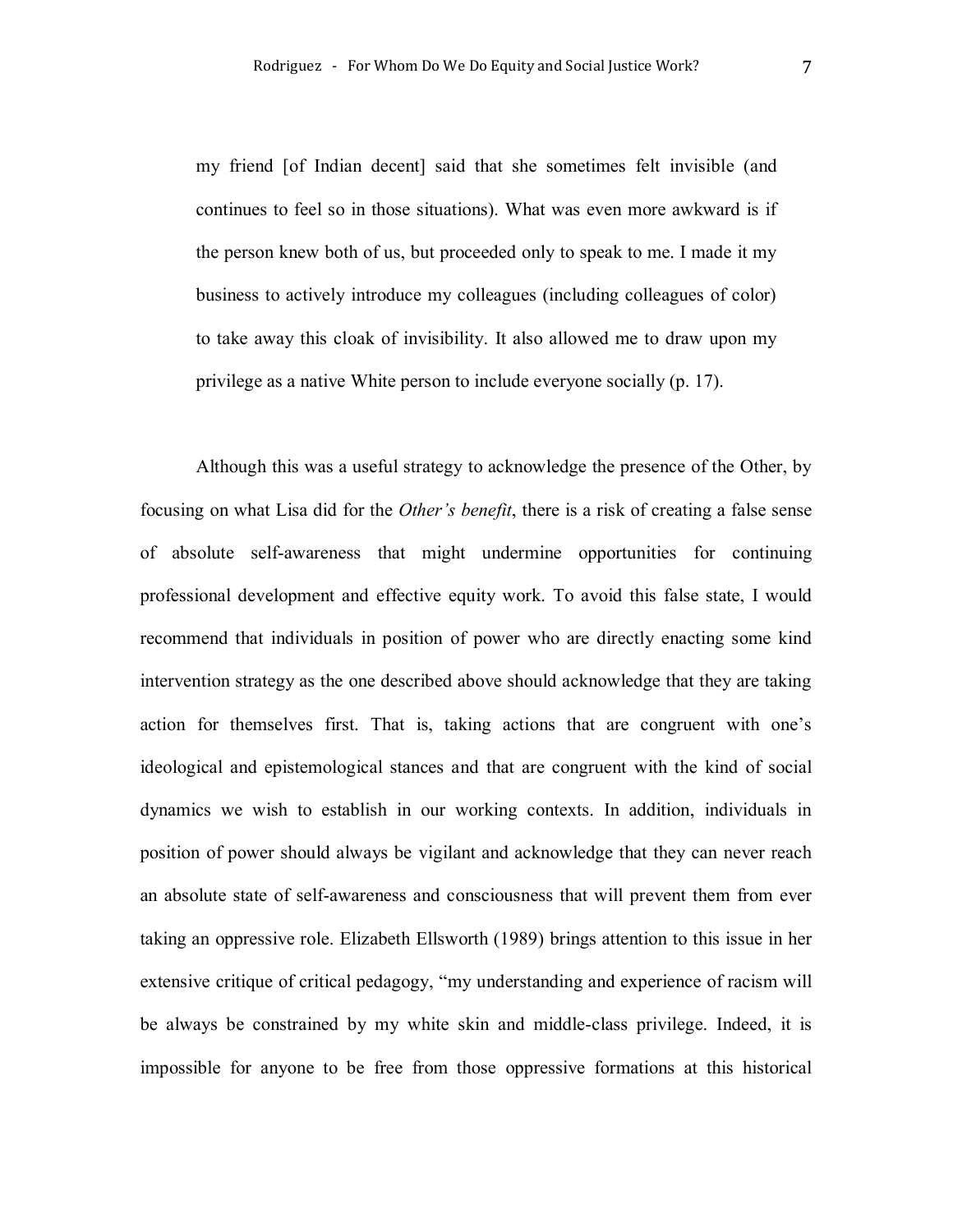moment" (p. 308). Those of us in position of privilege can only strive to "be free from our oppressive formations" through constant reflection and *working with* the Other. This topic will be explained further below.

# Interrupting Taking for Granted Alliances: Working for Equity and Social Justice within Our Own Ethnic Groups

The second approach for recasting the discourse on Otherness and working for the Other involves seeking to work more purposely with members of our own ethnic group. Again, most of the narratives present in the literature tend to focus on what those in position of privilege (regardless of their skin color) are doing for the Other's benefit. Take for example Wayne Au's edited book, "Rethinking Multicultural Education: Teaching for Racial and Cultural Justice" (2009). This volume provides a very useful collection of practical and thought provoking chapters written by a variety of inspiring authors. However, most chapters do not include the kind of self-reflection/gazing inward explained above, nor do they provide arguments for purposely seeking to collaborate with members of the same privileged/ethnic group to effect long-lasting change. This phenomenon could be further illustrated by using the same excerpt from Lisa's chapter explained above. In that excerpt, Lisa mentioned how she sought "to take away the cloak of invisibility" by bringing in her "invisible" colleague into the conversation. Although an effective strategy, it would have been more effective if Lisa had had a one-on-one conversation with her colleague about his/her tendency to ignore the Other. In this way, this individual could have become more aware of how this practice was exclusive. I have often felt invisible in similar academic contexts and even with my partner's family members. When I pointed out to my former partner—who is an Anglo female,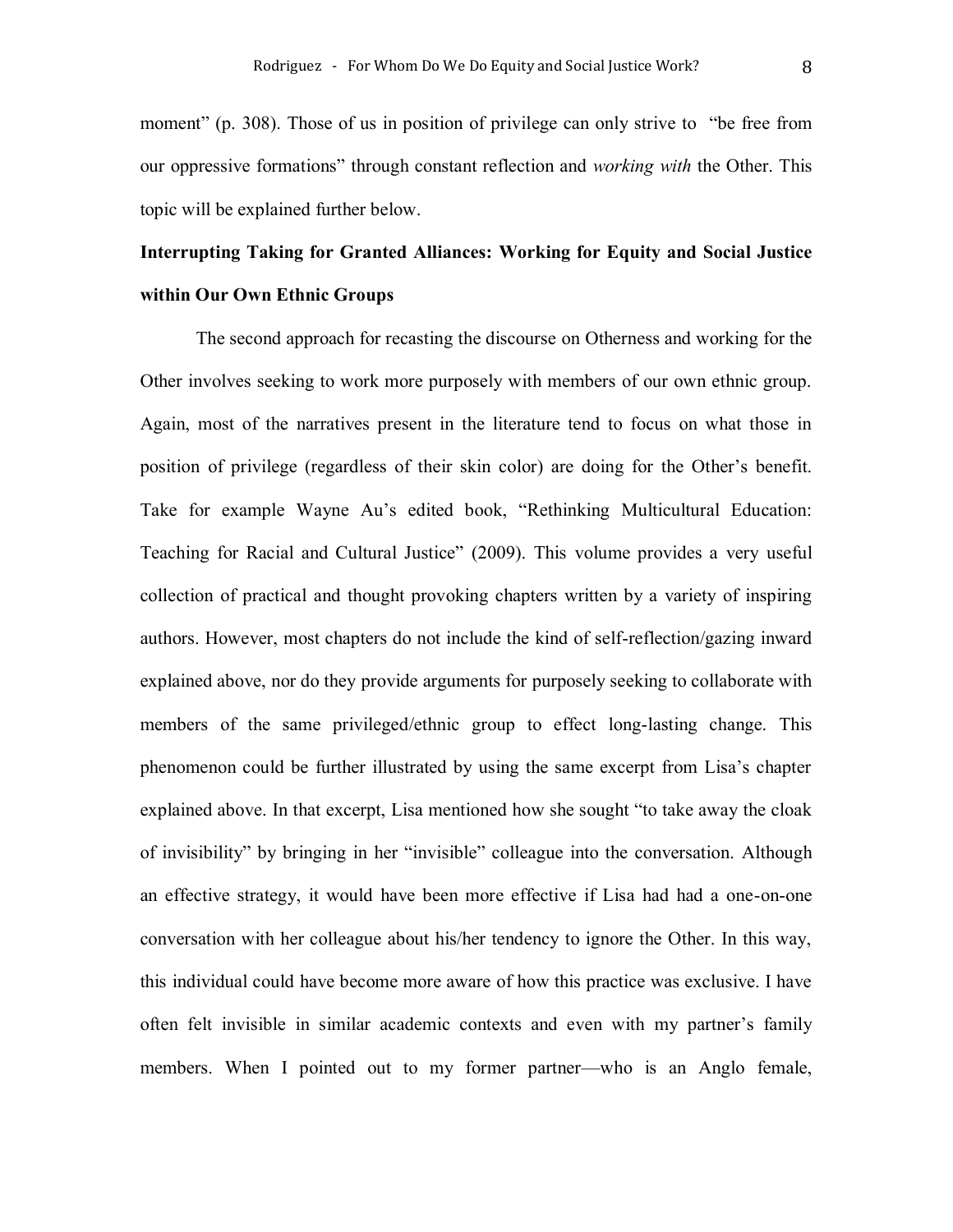professor—the same invisibility issue with common colleagues and with members of her family, she took the same steps as Lisa. However, she never directly discussed with them how their taken-for-granted social practices tended to exclude me and made me feel invisible. In some instances, I have directly addressed this issue—especially when it involves a third person coming between me and another colleague or friend and giving his/her back to me as he/she proceeded to talk to my colleague/friend. Giving one's back in that manner is considered to be rude and disrespectful where I come from, so when I have tapped on the person's shoulder when that has happened, the individual is often defensive or embarrassed. I have also noticed that my relationship with those individuals does not improve, as they seemed to become more guarded around me. Therefore, if a member of the same ethnic group were to point out how an individual's actions are inappropriate and exclusionary, I believe this could have a more powerful and transformative impact.

Enlisting the support of members of the culture of power to also do more equity and social justice work laterally, or within their own ethnic group, is essential when we consider the powerful homogenizing and silencing impact of white defensiveness. The tendency of members of the culture of power to take a defensive stance when their institutionalized privilege is exposed (*white defensiveness*) has been articulated at length in the literature (Roman, 1993; Rodriguez & Kitchen, 2005; Ellsworth, 1989). I have also described how either consciously or sub-consciously colleagues' and pre and in-service teachers' white defensiveness often takes a *domesticating* role by which these individuals seek to silence and punish the Other for having made them acknowledge/confront their institutionalized privilege (Rodriguez, 2005; 2009). This politics of domestication makes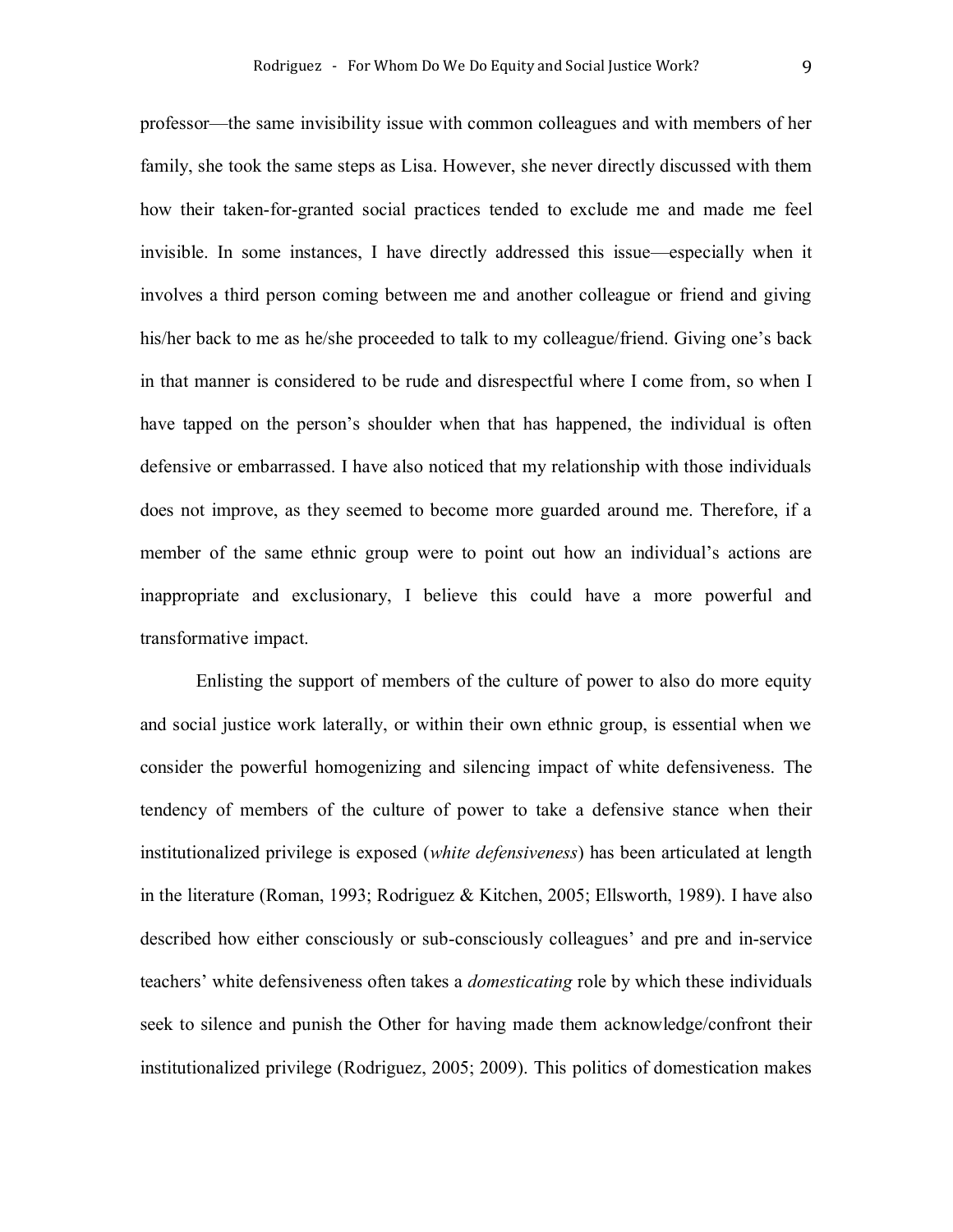the work of underrepresented faculty or perceived Other (like myself) so much more challenging when working with pre-and in-service teachers (as well as with colleagues) who often forget that the main reason why we were hired to teach cross-cultural science methods or cross-cultural education courses was to assist in raising awareness about equity and social justice through our teaching and research. Lisa recognizes the importance of providing on-going support to underrepresented faculty when she states, "in my regular responsibilities as a faculty member and department chair, the issue of access, encouragement, and equity is part of my thinking in almost everything that I do. This includes policies, pedagogy and institutional beliefs that may impact students' access to an excellent educational experience" (p. 21). I really wish that Lisa had described in more detail her efforts to raise awareness about equity and diversity issues amongst her Anglo faculty colleagues. Given her leadership position as department chair, and given what we know about white defensiveness, Lisa is perfectly positioned to instigate the kind of lateral work within her own cultural group that could have longlasting and transformative impact.

### Seeking Alliances: Working for Equity and Social Justice *with* the Other.

The third approach for recasting the discourse on Otherness and working for the Other is best described by Linda Alcoff's (1992) feminist critique of the tendency of privileged individuals to believe that their locations enabled them to speak for the Other, and/or simply "retreat" from this practice altogether because they could never represent the Other's experiences. Alcoff (1992) elaborates,

Thus, the attempt to avoid the problematic of speaking for by retreating into an individualist realm is based on an illusion, well-supported in the individualist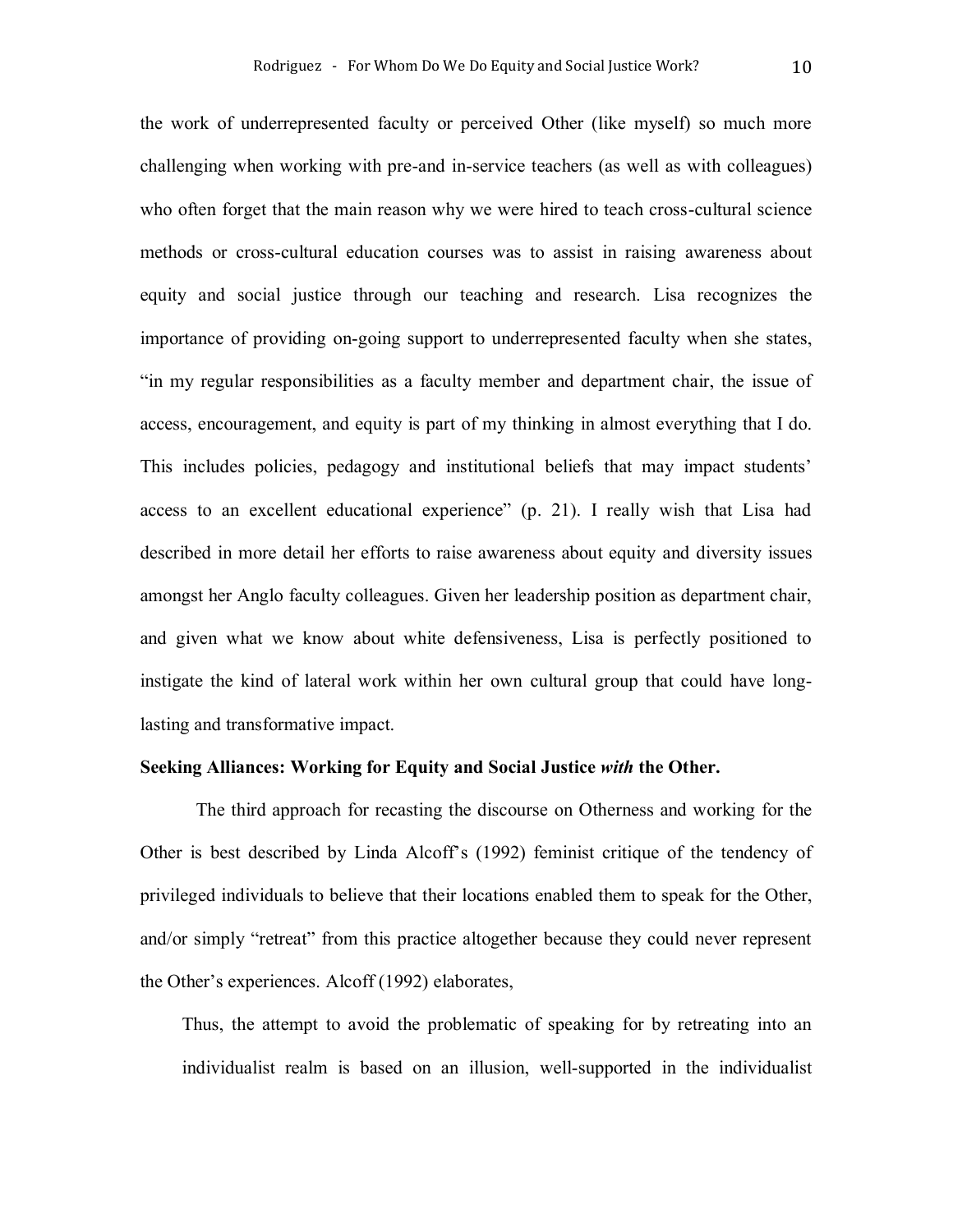ideology of the West, that a self is not constituted by multiple intersecting discourses but consists in a unified whole capable of autonomy from others. It is an illusion that I can separate from others to such an extent that I can avoid affecting them (p. 21).

In my view, speaking for or retreating from speaking for the Other, essentializes the Other as a subject to be either rescued or left to his/her own devices. Similarly, these approaches also illustrate how some members of the dominant culture feel they have the power to choose to speak for or avoid speaking for (retreat) altogether from speaking for the Other. I can appreciate how some individuals—with good intentions--might find some ideologically/morally questionable comfort and safety in avoiding speaking for the Other as a way to avoid misrepresentation and critique. Again Alcoff (1992) makes this issue more clear, "A further problem with the retreat response is that it may be motivated by a desire to find a method or practice immune from criticism. If I speak only for myself it may appear that I am immune from criticism because I am not making any claims that describe others or prescribe actions for them. If I am only speaking for myself I have no responsibility for being true to your experience or needs." (p. 22).

So, what's the alternative to speaking for or retreating from speaking for the Other? How about just *working with* the Other? Leslie Roman (1993) and Linda Alcoff (1992) both suggest that *speaking with* "convey the possibility for tendential and shifting alliances between speakers from different, unequally located groups. *Speaking with* refers to the contradictions of voices engaged in dialogue with one another without suggesting that they are reducible to the same voice or epistemic standpoint" (Roman, 1993, p. 82). I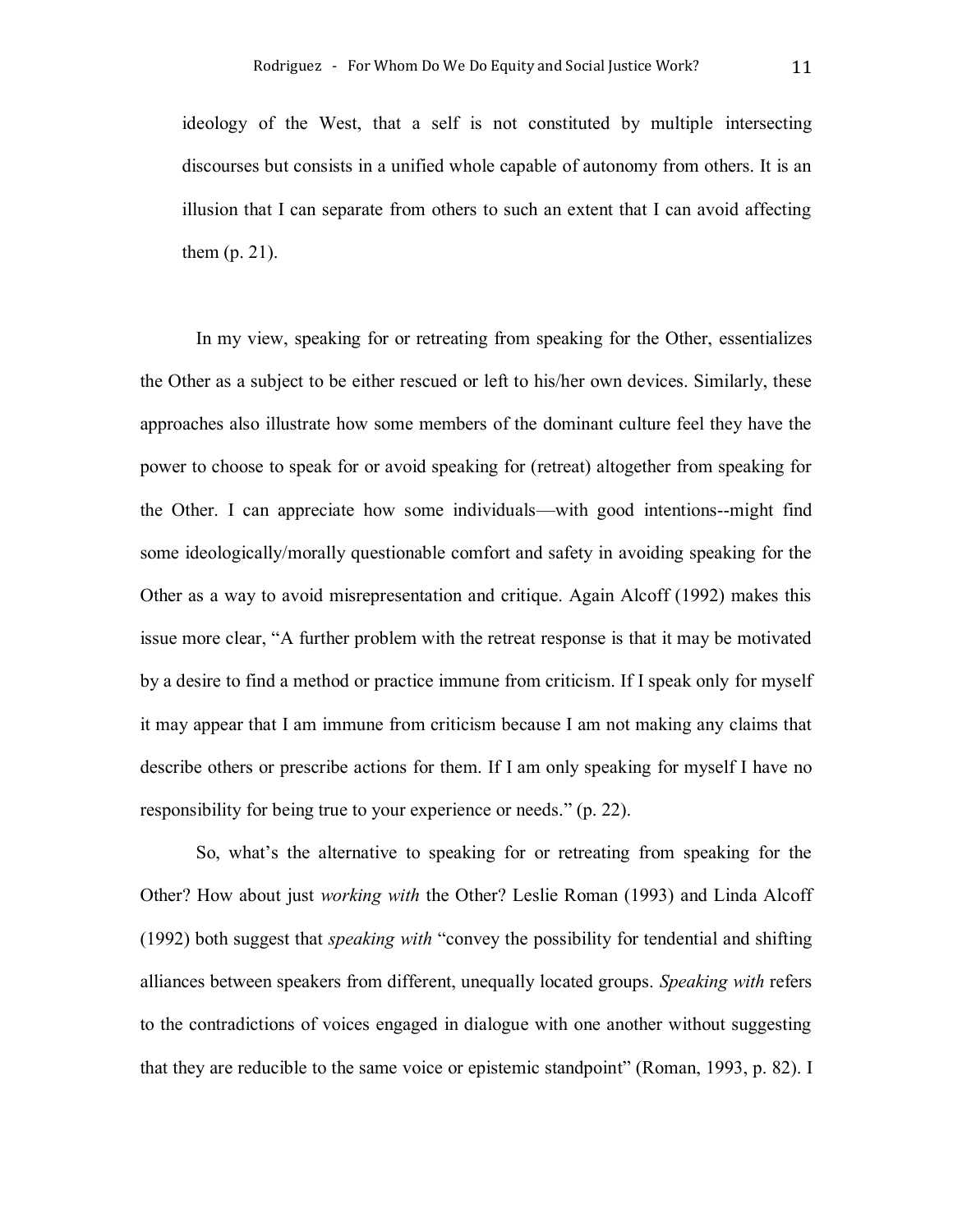agree that the construct of speaking with provides multiple entry points for meaningful collaboration; however, as a middle-class, scholar who is often Othered just by virtue of my brown skin and Spanish accent (before individuals find out who I am and what I do for a living), I prefer to use the construct of *working with* the Other. I argue that seeking to work with the Other recognizes the potential agency in which the Other might already be engaged. Thus, if I am interested in recasting my role as privilege individual interested in social justice, my goal should not be speaking for, avoiding speaking for, or even speaking with the Other. It should be *working with* the Other by first asking in what ways I can support the agentic efforts the Other might be already advancing.

Returning to Lisa's chapter to illustrate how this notion of working with the Other could take place, it can be observed that some of Lisa's assignments for her pre-service teachers consisted of having them "interview a student from a different race or ethnicity from their own" (p. 23). The goal here was to have pre-service teachers make some modifications to their lessons so that they could meet their interviewed students' needs. This type of "culturally-responsive teaching" is a common practice, and I have used it myself. However, upon further reflection, I have changed this type of activity because I believe it served to reinforce deficit pre-conceptions pre-service teachers might already have. I changed the activity to also include interviewing students from the same ethnic group/language as the pre-service teachers to help them explore diversity and equity issues within ethnic groups (e.g. socioeconomic status, family composition, ethnic diversity within Anglo groups, sexual orientation if students/families are out, and so on). Also to avoid deficit notions, pre-service (and in-service teachers in research projects) are encouraged to find out what's working well for their students, what students or their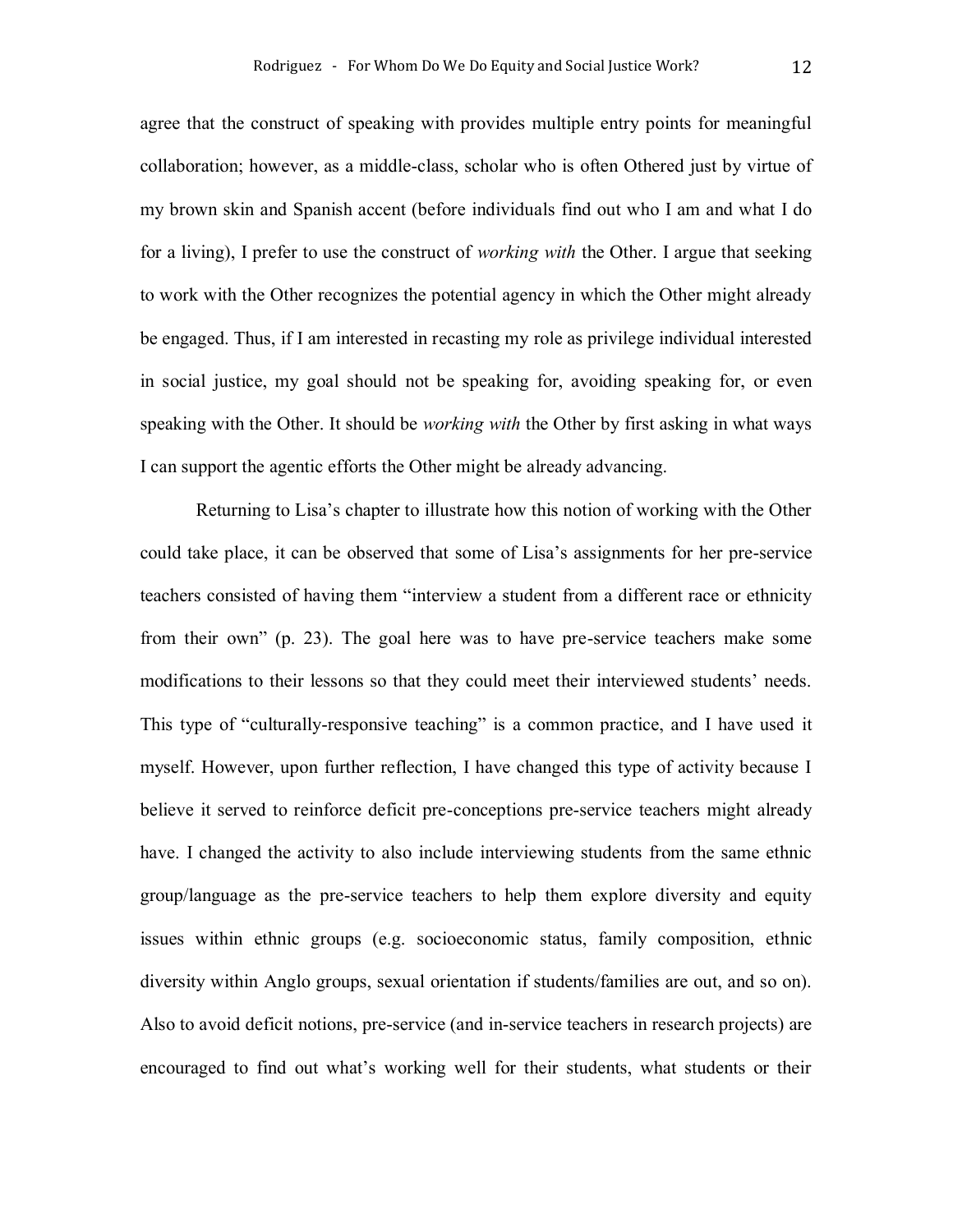parents are already doing to assist them learn English or improve in other subject areas (e.g. sibling/friend tutoring, after school activities, access to learning technologies-such as educational games, reading resources, and so on). In this way, a shift—a recasting—of the privilege individual's role can begin to take place by first finding out the agency in which the Other is already engaged, and then taking responsive steps to augment the Other's efforts.

# Conclusion

The unique format of this volume urged chapter authors to engage in a meaningful and poignant conversation with one another in order to advance our equity and social justice work with honest solidarity. While none of us can claim to have a formula, guidelines, or any other essentializing tool of "best practices," it is through this kind of meaningful form of engagement that we could find multiple entry points for collaboration across difference.

Given the various meanings for core terms, such as social justice, equity, diversity, agency, Other, and Otherness, I began this chapter by exposing my own epistemic and ideological locations in regard to these terms at this moment in time in my 21 years in academe and as a Latino Other. I also provided three approaches that might help us reflect and hopefully re-cast taken-for-granted notions of working for the Other. For the first approach, *working for equity and social justice for oneself first*, my goal was to encourage all of us (members of the predominant culture and Others) to consider the question, *for whom do we equity and social justice work?* I have argued that in order to do our best work, the answer to this question should be a selfish one. That is, we must do equity and social justice work for ourselves first and foremost. In fact, the more selfish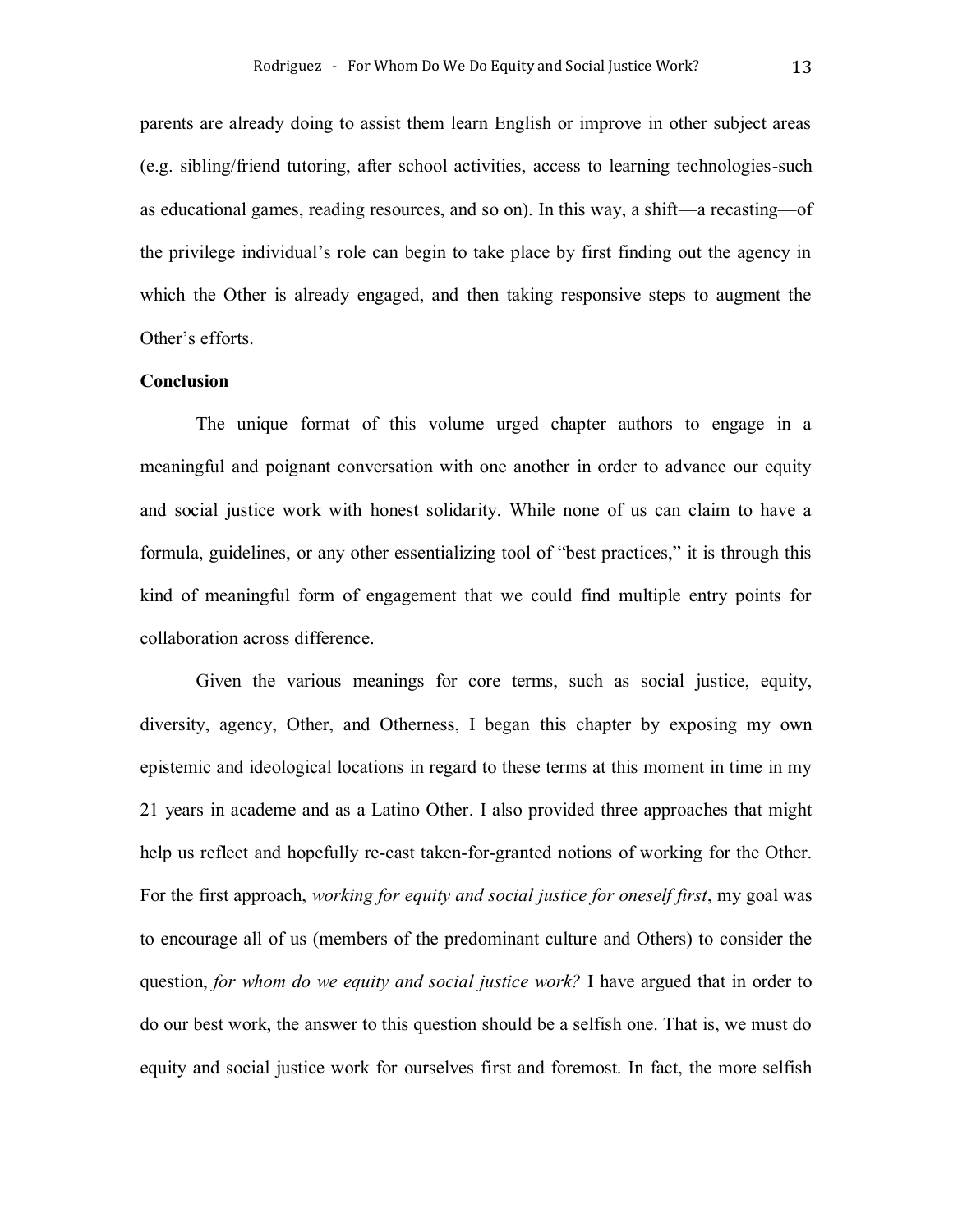we are in our response to this question, the more effective we might become with our work because it will cause us to be more reflective and ideologically honest. By being more reflective, we could also move away from the missionary and well-intended notions of "rescuing" the Other. This tendency of *working for* the Other often positions the speaker in a superior stance that might inadvertently prevent him/her from recognizing the agency in which the Other is already engaged. This positioning also shifts the attention from the Other's struggles and accomplishments to (often unintended) heroic self-narratives that do little to advance the Other's condition. I am of course not saying that members of the predominant culture should not share their struggles and/or successes regarding their equity and social justice work. I am simply asking for more reflection so that those engaged in social justice work do not (perhaps inadvertently) project heroic images or a false sense of hyper consciousness that somehow enables them to disembodied their institutionalized privilege at will. As Ellsworth (1989) pointed out that's simply impossible.

The second approach draws attention to the transformative role those in position of power could play by more directly engaging in social justice work within their own ethnic groups. While those of us who are positioned as Other are often furthered catalogued as "abrasive," "difficult," "not a team player," "having a chip on his shoulder," "polarizing" and so on, when we take the risk of interrupting discriminating social and/or institutional practices directed at us or others, members of the predominant culture are often heard differently by their own peers when they are the ones taking the necessary risks to bring about change. Therefore, I urge those committed to social justice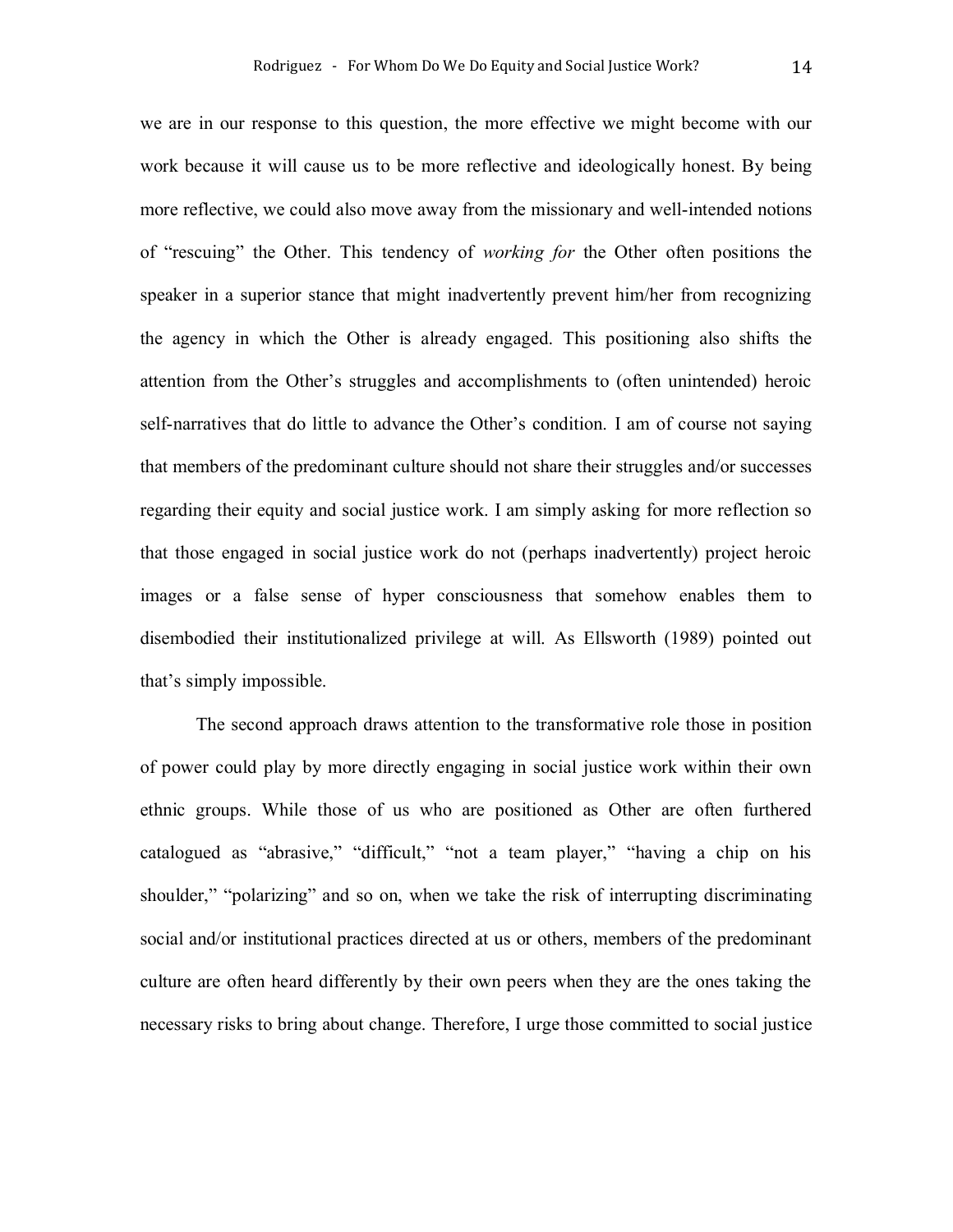work to spend as much time working within their own ethnic group. In this way, new alliances with their own peers could further their collective work with the Other.

The third and final approach, *working for equity and social justice with the other*, involves recognizing the agency in which the Other may be already engaged and taking steps to augment these efforts. Taking the time to understand what family members, friends, other teachers, community members and many others might already be doing to enhance the educational opportunities of the Other first might enable us to abandon the altruistic desire to *work for* the Other. *Working with* the Other instead could open up multiple entry points for more meaningful and responsive collaboration.

Lisa Delpit (1995) summarizes this third approach well by indicating that true dialogue can start by

seeking out those whose perspectives may differ most, by learning to give their words complete attention, by understanding one's own power, even if that power stems from being in the majority, by being unafraid to raise questions about discrimination and voicelessness with people of color, and to listen, no, to *hear* what they say (p. 47).

I am thankful for Professor Lisa Martin-Hansen's efforts, and for the efforts of all those committed to working for social justice in our increasingly culturally diverse society. I am hopeful the three approaches suggested in this chapter will stimulate reflection and conversation as we seek to grow and collaboratively continue to transgress, provoke, and instigate much needed social change—working across difference and in solidarity *with* the Other.